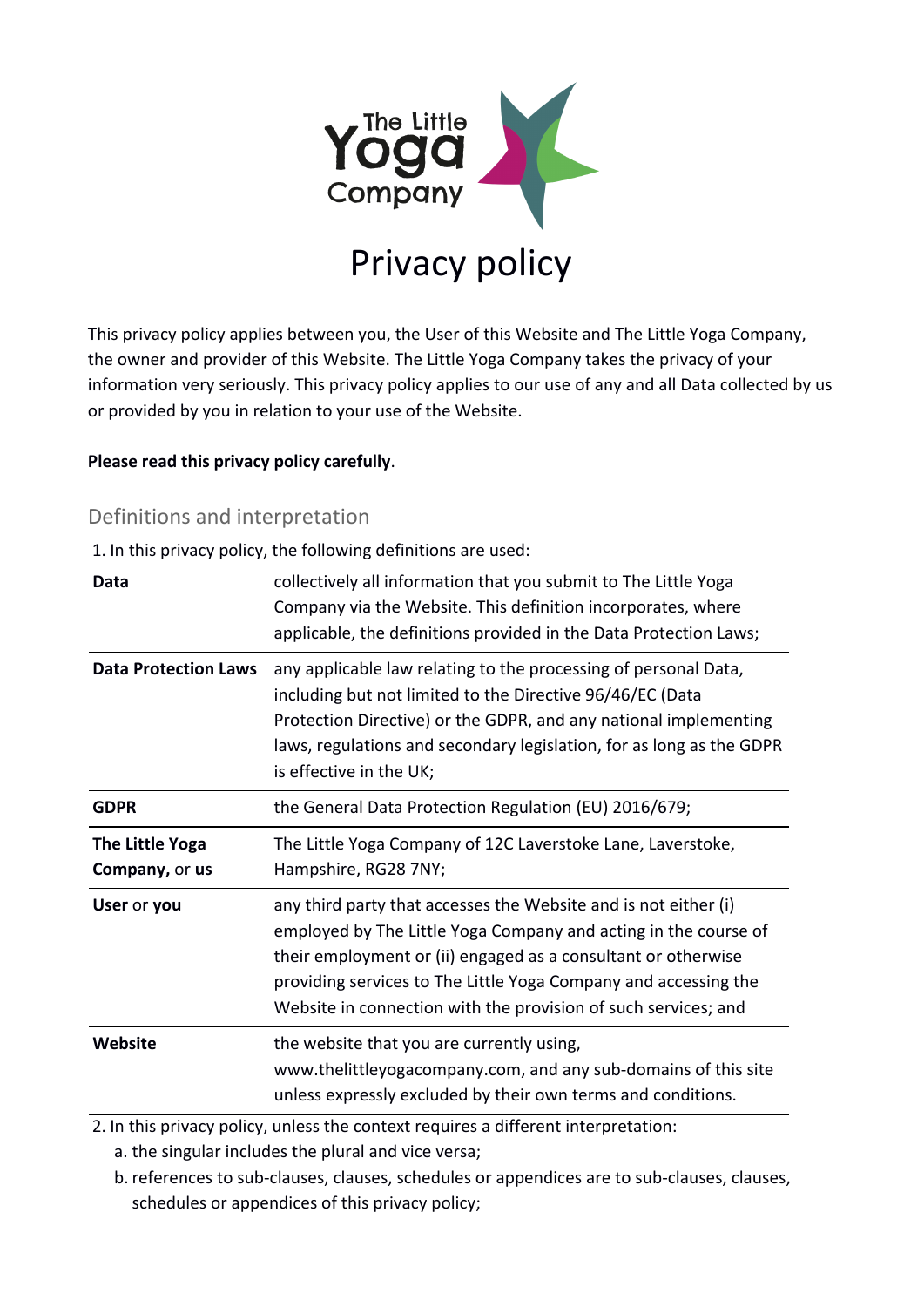- c. a reference to a person includes firms, companies, government entities, trusts and partnerships;
- d. "including" is understood to mean "including without limitation";
- e. reference to any statutory provision includes any modification or amendment of it;
- f. the headings and sub-headings do not form part of this privacy policy.

# Scope of this privacy policy

- 3. This privacy policy applies only to the actions of The Little Yoga Company and Users with respect to this Website. It does not extend to any websites that can be accessed from this Website including, but not limited to, any links we may provide to social media websites.
- 4. For purposes of the applicable Data Protection Laws, The Little Yoga Company is the "data controller". This means that The Little Yoga Company determines the purposes for which, and the manner in which, your Data is processed.

### Data collected

- 5. We may collect the following Data, which includes personal Data, from you:
	- a. name;
	- b. contact Information such as email addresses and telephone numbers;
	- c. in each case, in accordance with this privacy policy.

### How we collect Data

- 6. We collect Data in the following ways:
	- a. data is given to us by you; and
	- b. data is collected automatically.

# Data that is given to us by you

- 7. The Little Yoga Company will collect your Data in a number of ways, for example:
	- a. when you contact us through the Website, by telephone, post, e-mail or through any other means;
	- b. when you register with us and set up an account to receive our products/services;
	- c. when you use our services;

in each case, in accordance with this privacy policy.

# Data that is collected automatically

- 8. To the extent that you access the Website, we will collect your Data automatically, for example:
	- a. we automatically collect some information about your visit to the Website. This information helps us to make improvements to Website content and navigation, and includes your IP address, the date, times and frequency with which you access the Website and the way you use and interact with its content.

# Our use of Data

9. Any or all of the above Data may be required by us from time to time in order to provide you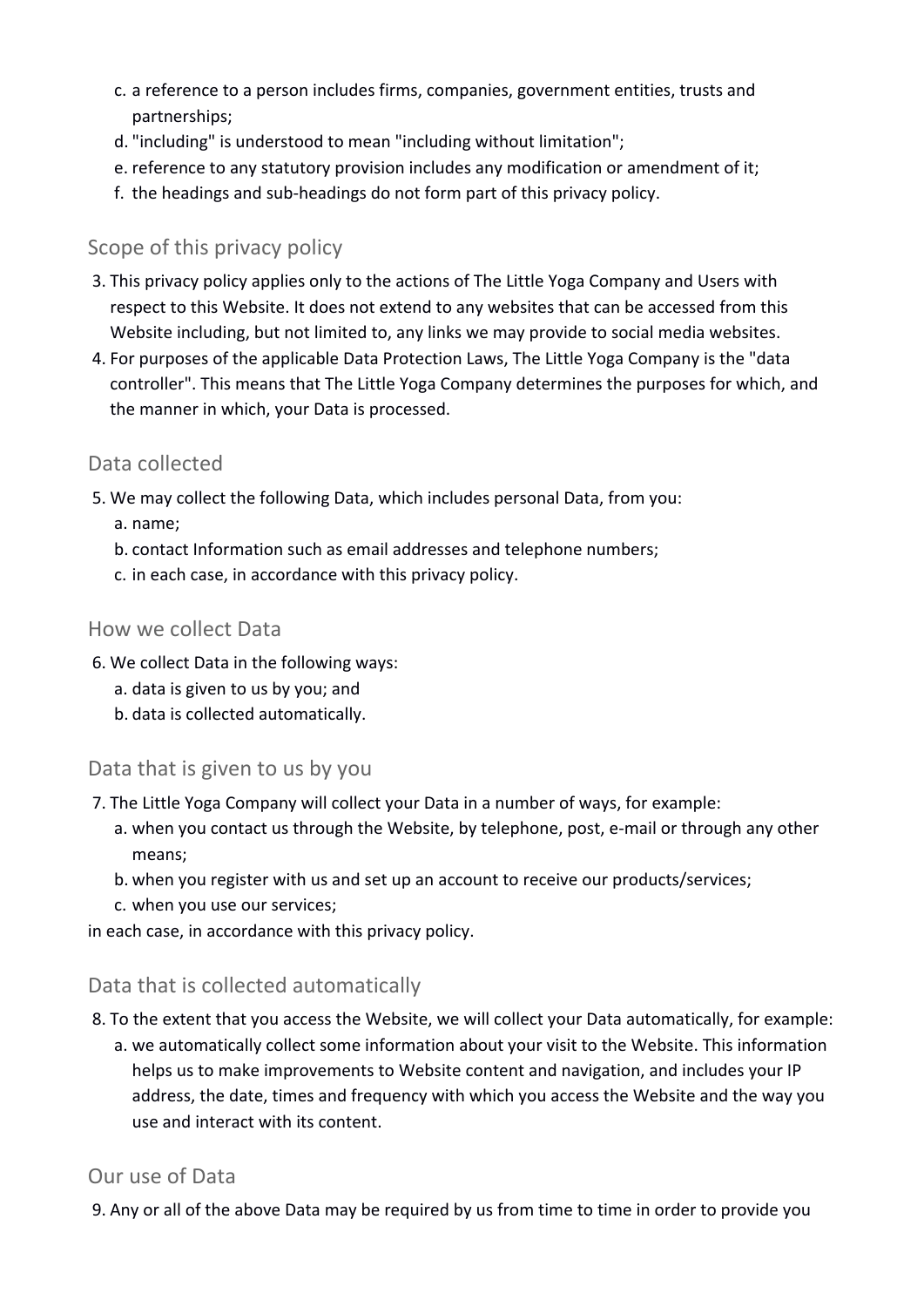with the best possible service and experience when using our Website. Specifically, Data may be used by us for the following reasons:

- a. internal record keeping;
- b. improvement of our products / services;

in each case, in accordance with this privacy policy.

- 10. We may use your Data for the above purposes if we deem it necessary to do so for our legitimate interests. If you are not satisfied with this, you have the right to object in certain circumstances (see the section headed "Your rights" below).
- 11. When you register with us and set up an account to receive our services, the legal basis for this processing is the performance of a contract between you and us and/or taking steps, at your request, to enter into such a contract.

### Keeping Data secure

- 12. We will use technical and organisational measures to safeguard your Data, for example: a. access to your account is controlled by a password and a username that is unique to you. b. we store your Data on secure servers.
- 13. Technical and organisational measures include measures to deal with any suspected data breach. If you suspect any misuse or loss or unauthorised access to your Data, please let us know immediately by contacting us via this email address: natalia@thelittleyogacompany.com.
- 14. If you want detailed information from Get Safe Online on how to protect your information and your computers and devices against fraud, identity theft, viruses and many other online problems, please visit www.getsafeonline.org. Get Safe Online is supported by HM Government and leading businesses.

#### Data retention

- 15. Unless a longer retention period is required or permitted by law, we will only hold your Data on our systems for the period necessary to fulfil the purposes outlined in this privacy policy or until you request that the Data be deleted.
- 16. Even if we delete your Data, it may persist on backup or archival media for legal, tax or regulatory purposes.

### Your rights

- 17. You have the following rights in relation to your Data:
	- a. **Right to access** the right to request (i) copies of the information we hold about you at any time, or (ii) that we modify, update or delete such information. If we provide you with access to the information we hold about you, we will not charge you for this, unless your request is "manifestly unfounded or excessive." Where we are legally permitted to do so, we may refuse your request. If we refuse your request, we will tell you the reasons why.
	- b. **Right to correct** the right to have your Data rectified if it is inaccurate or incomplete.
	- c. **Right to erase** the right to request that we delete or remove your Data from our systems.
	- d. **Right to restrict our use of your Data** the right to "block" us from using your Data or limit the way in which we can use it.
	- e. **Right to data portability** the right to request that we move, copy or transfer your Data.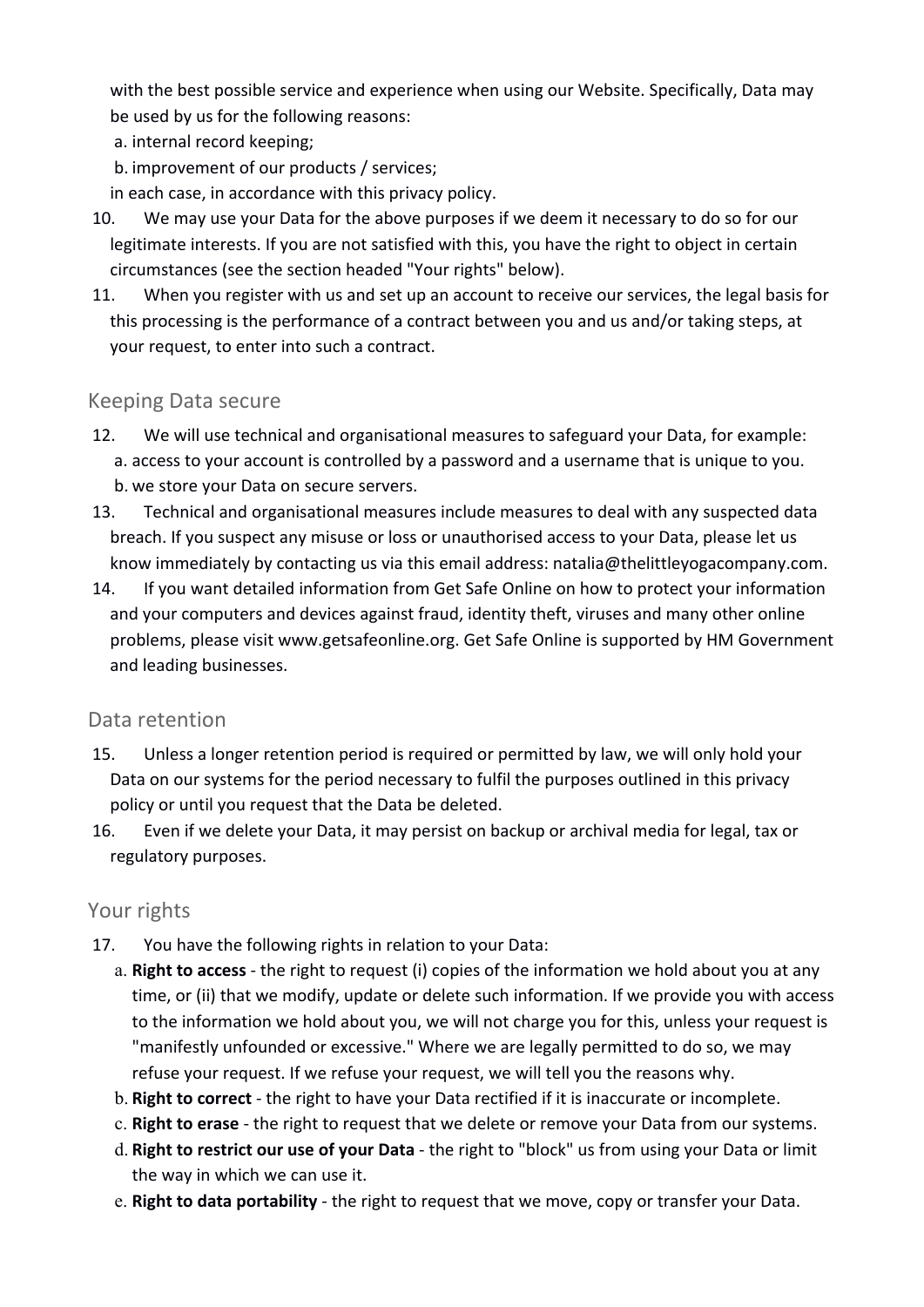- f. **Right to object** the right to object to our use of your Data including where we use it for our legitimate interests.
- 18. To make enquiries, exercise any of your rights set out above, or withdraw your consent to the processing of your Data (where consent is our legal basis for processing your Data), please contact us via this email address: natalia@thelittleyogacompany.com.
- 19. If you are not satisfied with the way a complaint you make in relation to your Data is handled by us, you may be able to refer your complaint to the relevant data protection authority. For the UK, this is the Information Commissioner's Office (ICO). The ICO's contact details can be found on their website at https://ico.org.uk/.
- 20. It is important that the Data we hold about you is accurate and current. Please keep us informed if your Data changes during the period for which we hold it.

### Links to other websites

 21. This Website may, from time to time, provide links to other websites. We have no control over such websites and are not responsible for the content of these websites. This privacy policy does not extend to your use of such websites. You are advised to read the privacy policy or statement of other websites prior to using them.

### Changes of business ownership and control

- 22. The Little Yoga Company may, from time to time, expand or reduce our business and this may involve the sale and/or the transfer of control of all or part of The Little Yoga Company. Data provided by Users will, where it is relevant to any part of our business so transferred, be transferred along with that part and the new owner or newly controlling party will, under the terms of this privacy policy, be permitted to use the Data for the purposes for which it was originally supplied to us.
- 23. We may also disclose Data to a prospective purchaser of our business or any part of it.
- 24. In the above instances, we will take steps with the aim of ensuring your privacy is protected.

#### General

- 25. You may not transfer any of your rights under this privacy policy to any other person. We may transfer our rights under this privacy policy where we reasonably believe your rights will not be affected.
- 26. If any court or competent authority finds that any provision of this privacy policy (or part of any provision) is invalid, illegal or unenforceable, that provision or part-provision will, to the extent required, be deemed to be deleted, and the validity and enforceability of the other provisions of this privacy policy will not be affected.
- 27. Unless otherwise agreed, no delay, act or omission by a party in exercising any right or remedy will be deemed a waiver of that, or any other, right or remedy.
- 28. This Agreement will be governed by and interpreted according to the law of England and Wales. All disputes arising under the Agreement will be subject to the exclusive jurisdiction of the English and Welsh courts.